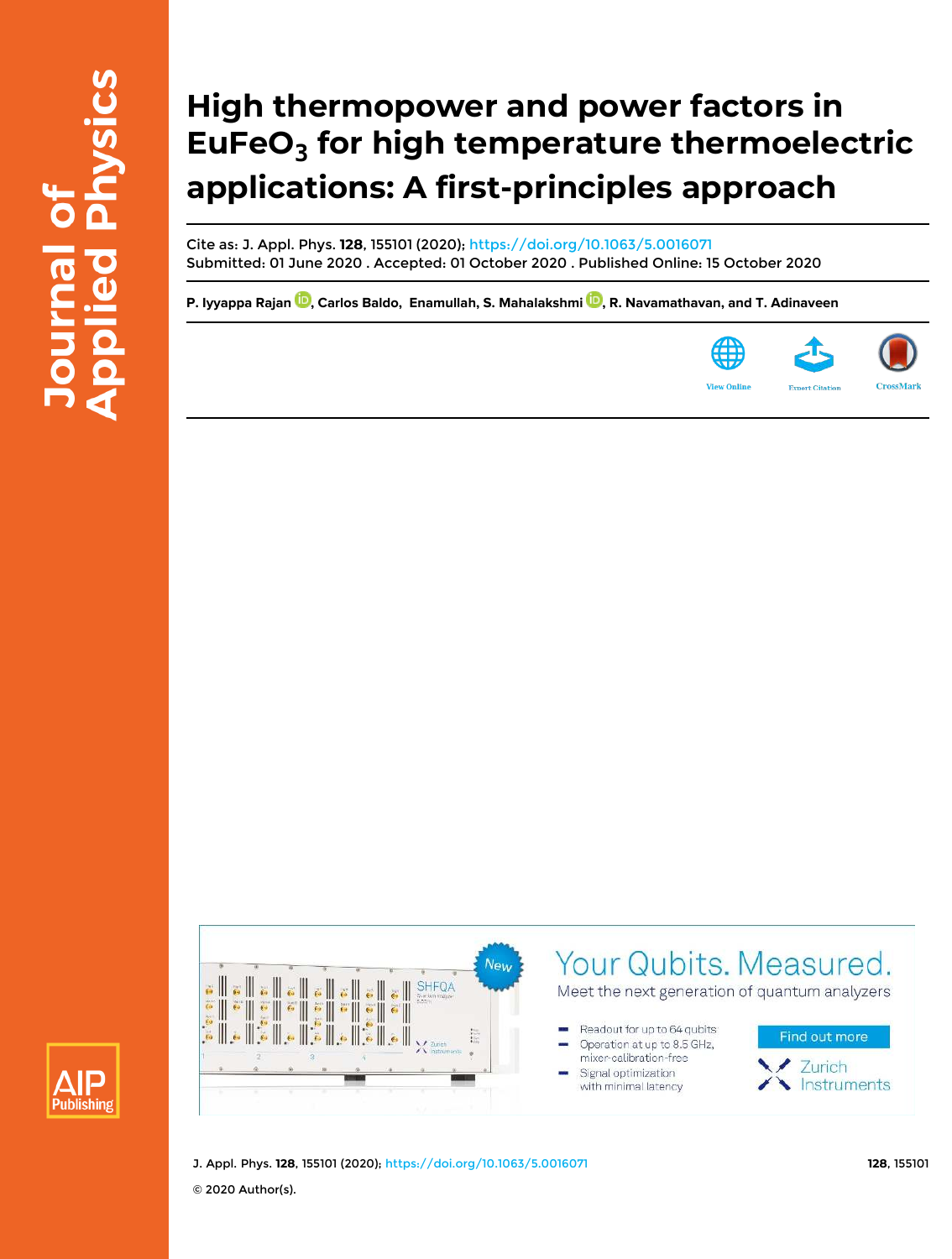View Online Export Citation CrossMark

## High thermopower and power factors in EuFeO $_3$ for high temperature thermoelectric applications: A first-principles approach

Cite as: J. Appl. Phys. 128, 155101 (2020); doi: 10.1063/5.0016071 Submitted: 1 June 2020 · Accepted: 1 October 2020 · Published Online: 15 October 2020

P. Iyyappa Rajan,<sup>1,a)</sup> © Carlos Baldo, III,<sup>1,2</sup> Enamullah,<sup>3</sup> S. Mahalakshmi,<sup>4,a)</sup> © R. Navamathavan,<sup>5,a)</sup> and T. Adinaveen<sup>6</sup>

#### AFFILIATIONS

<sup>1</sup>Asia Pacific Center for Theoretical Physics, POSTECH Campus, Pohang, 37673, South Korea

<sup>2</sup>Department of Physics, Mapua University, Intramuros, Manila 1002, Philippines

<sup>3</sup>Department of Physics, School of Applied Sciences, University of Science and Technology, Meghalaya, Ri Bhoi 793101, India

<sup>4</sup>Chemistry Division, School of Advanced Sciences, Vellore Institute of Technology (VIT), Chennai Campus, Chennai 600127, India <sup>5</sup>Division of Physics, School of Advanced Sciences, Vellore Institute of Technology (VIT), Chennai Campus, Chennai 600127, India <sup>6</sup>Department of Chemistry, Loyola College (Autonomous), Nungambakkam, Chennai 600034, India

a)Authors to whom correspondence should be addressed: rajanselvam29@gmail.com; mahalakshmi.sn@vit.ac.in; and navamathavan.r@vit.ac.in

### **ABSTRACT**

Thermoelectric materials that can work at operating temperatures of  $T \geq 900$  K are highly desirable since the key thermoelectric factors of most thermoelectric materials degrade at high temperatures. In this work, we investigate the high temperature thermoelectric performance of EuFeO<sub>3</sub> using a combination of first-principles methods and semi-classical Boltzmann transport theory. High temperature thermoelectric performance is achieved owing to the presence of corrugated flatbands in the valence band region and extremely flatbands in the conduction band region. The lowest energetic structure of EuFeO<sub>3</sub> lies within a G-type antiferromagnetic configuration, and the effect of compressive and tensile strains (−7% to +7%) along the (*a, b*) axes on thermoelectric performance is systematically analyzed. An extremely high value of the Seebeck coefficient (more than  $1000 \mu$ V/K) is consistently recorded in the high temperature region between 900 K and 1400 K in this material. Furthermore, electrical conductivities and power factors are high and electronic thermal conductivities are low in the considered range of temperatures. The calculated theoretical minimum lattice conductivity is small, estimated at around 1.47–1.54 W m<sup>-1</sup> K<sup>-1</sup>. A compressive strain of −3% is revealed to be the optimum level of strain for enhancing the key thermoelectric factors. Overall, p-type doping shows better thermoelectric performance than n-type doping in EuFeO<sub>3</sub>.

*Published under license by AIP Publishing.* https://doi.org/10.1063/5.0016071

#### I. INTRODUCTION

Growing interest in the study of thermoelectrics (TEs) is driven by the need for alternative sources of electrical power due to the increasing demand for energy and the depletion of nonrenewable resources.1–<sup>4</sup> TE materials have become viable candidates due to their capability of converting waste heat into useful electrical energy.<sup>2,4,5</sup> New, high performance TE materials have been reported and can generally be classified into three categories based on their working temperature: low temperature (*T* < 500 K) materials such as  $Bi_2Te_3$ , medium temperature (500 K  $\leq T \leq 900$  K) materials such as PbTe, and high temperature  $(T \ge 900 \text{ K})$  materials

such as SiGe alloys.<sup>6</sup> The availability of TE materials operating at low and mid-temperatures is larger than that for TE materials operating at high temperatures. Nevertheless, TE materials running at *T* ≥ 900 K are used in key technologies such as in the operation of deep-spacecraft missions, nuclear reactors, and high temperature industrial reactors.<sup>1</sup> A well-known example is the use of SiGe thermoelectrics in the spacecraft designs of NASA in the Voyager 1, Voyager 2, and Galileo space probes.<sup>1</sup>

Thus, research into new high temperature TE materials with superior properties is receiving a considerable amount of attention. In this work, we investigate exceptional TE performance in a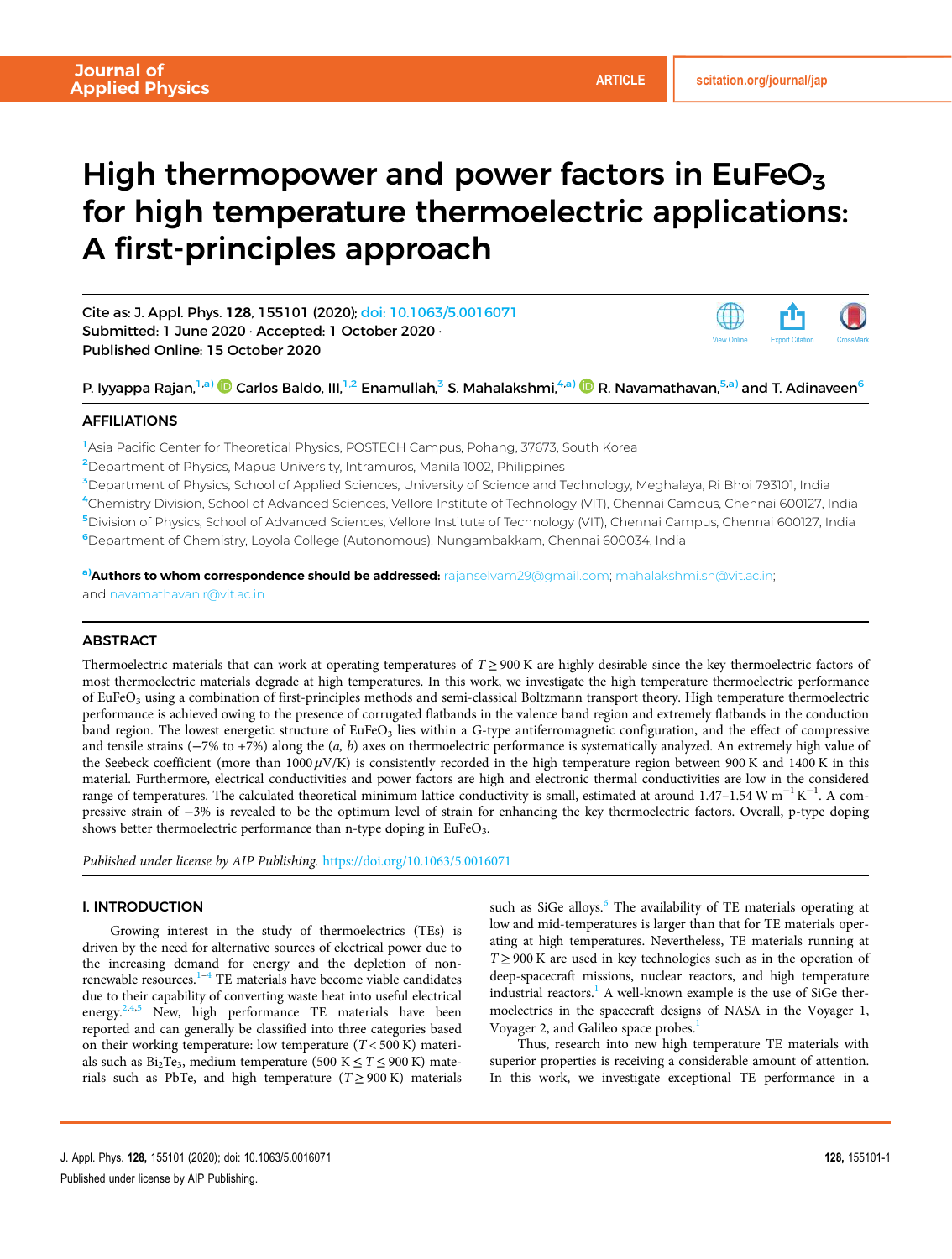distorted perovskite-based material through first-principles density functional theory (DFT) calculations. Perovskite oxides, with a general formula ABO<sub>3</sub>, display a myriad of interesting properties such as magnetoresistance, superconductivity, electrical conductivity, thermal stability, low dielectric loss, and ferroelectricity.<sup>7</sup> Additionally, rare earth orthoferrites, usually expressed as RFeO<sub>3</sub>, are known to be distorted perovskites with extensive applications in solid oxide fuel cells, gas sensors, and photocatalysis.<sup>8–11</sup> EuFeO<sub>3</sub> is one such compound from the RFeO<sub>3</sub> family that belongs to the orthorhombic crystal system. The Eu ions occupy a dodecahedral A site and the Fe ions occupy an octahedral B site. The unit cell contains a corner sharing FeO<sub>6</sub> octahedron, resulting in a 3D perovskite structure.<sup>7</sup> The rotation patterns of a strained  $EuFeO<sub>3</sub>$  and other perovskite films have been studied and reported by Choquette *et al*. <sup>12</sup> In an earlier paper, Choquette et al.<sup>13</sup> observed the development of EuFeO<sub>3</sub> thin films by molecular beam epitaxy, and the  $EuFeO<sub>3</sub>$  bandgap displayed a blue shift in comparison to LuFeO<sub>3</sub>. Structural elucidation of rare earth orthoferrites was carried out by Marezio *et al*., who found that in moving from  $LuFeO<sub>3</sub>$  to SmFeO<sub>3</sub>, the distortion of FeO<sub>6</sub> octahedron was negligible and nearly constant.<sup>14</sup> Other than the abovementioned reports, a few studies have been undertaken for EuFeO<sub>3</sub>. Experimental studies of  $EuFeO<sub>3</sub>$  as a TE material have not been performed so far, and we have not found any DFT calculation reports on EuFeO<sub>3</sub> that take into account the correct electronic structure. In this work, we present the effectiveness of  $EuFeO<sub>3</sub>$  as a potential high temperature TE material with the help of first-principles DFT calculations combined with semi-classical Boltzmann transport theory.

#### II. CALCULATION DETAILS

A conventional unit cell of  $EuFeO<sub>3</sub>$ , as illustrated in Fig. 1(a), follows an orthorhombic structure with space group number 62 (Pnma) containing 4 Eu atoms, 4 Fe atoms, and 12 O atoms. First-principles DFT calculations were implemented using the Vienna *ab initio* simulation package (VASP),<sup>15,16</sup> with inputs derived from experimentally resolved x-ray diffraction data $14$  for structural optimization. We employed the projector augmented wave (PAW) method, $16,17$  and a plane wave kinetic energy cutoff of 600.00 eV was used. For the exchange correlation effects, we utilized the Perdew– Burke–Ernzerhof (PBE) potentials, based on the generalized gradient approximation  $(GGA)$ .<sup>18</sup> The DFT calculations were carried out in such a way that the exact electronic structure and the ground state magnetic configuration were appropriately realized. This was done by including the 4f electron states as valence electrons, in addition to the 5s, 5p, and 6s states for Eu, 3d, and 4s states for Fe, and 2s and 2p states for O atoms. To get the appropriate bandgap, we followed the PBE + U approach proposed by Dudarev *et al.*<sup>19</sup> with an effective Hubbard parameter (*Ueff*) of 5.0 for 3d states and 11.0 for 4f states. The high *Ueff* value of 11.0 eV for Eu 4f states makes the relaxation convergence easier. This value for *Ueff* has been similarly used in Ref. 20 to treat Gd 4f states in gadolinium-doped BiFeO<sub>3</sub>, which has a similar number of 4f electrons as europium. Brillouin zone integration was chosen to be the Γ-point with  $6 \times 6 \times 4$  *k*-points for relaxation and  $10 \times 10 \times 10$  *k*-points for transport calculations. The  $EuFeO<sub>3</sub>$  orthorhombic structure was relaxed using the conjugate gradient algorithm method, $21$  wherein only the structural atomic positions underwent the relaxation, not the experimental lattice constants. The total energy convergence criterion was fixed at 10−<sup>6</sup> eV and the Hellmann–Feynman forces were relaxed below 0.01 eV/Å. The total energy of the different magnetic configurations of EuFeO<sub>3</sub> (FM, A-type AFM, C-type AFM, and G-type AFM) was examined using spin-polarized calculations, while the non-magnetic configuration was examined through non-spin-polarized calculations. The results revealed that the lowest energy lies within the G-type AFM configuration of EuFeO<sub>3</sub>. The stability order was found to be as follows: non-magnetic > FM > A-type AFM > C-type AFM > G-type AFM. Therefore, the G-type AFM structure of orthorhombic EuFe $O<sub>3</sub>$  was considered for all the calculations. After relaxing the structure of  $EuFeO<sub>3</sub>$  to the ground state, tensile and compressive bi-axial strains of  $+7\%$ ,  $+5\%$ ,  $+3\%$ ,  $+1\%$ ,  $-1\%$ ,  $-3\%$ , −5%, and −7% were applied along the in-plane *a* and *b* axes and the relaxation was further carried out. The basis of applying bi-axial tensile and compressive strains in  $EuFeO<sub>3</sub>$  is discussed in Sec. III. The final output structural parameters obtained from the DFT calculations are listed in Table S1 in the supplementary material. These structural parameters were then fed into the BoltzTrap2 program.<sup>22</sup>

The thermoelectric performance of a thermoelectric material is determined by analyzing its transport properties, e.g., the Seebeck coefficient ( $S$ ), electrical conductivity ( $\sigma$ ), and electronic thermal conductivity (κ*<sup>e</sup>* ). We calculated these coefficients using a semiclassical Boltzmann transport equation under a constant relaxation time  $(\tau)$  approximation (cRTA) and rigid band approximation as implemented in BoltzTrap2 code.<sup>22</sup> The code relies on a Fourier expansion of the electronic band structure energies along with the space group symmetry information. These initial data were obtained from first-principles simulations, which were required as input data for the code. Thereafter, the electrical conductivity tensor ( $\sigma_{\gamma\delta}$ ) could be obtained by performing the Fourier expansion as

$$
\sigma_{\gamma\delta}(i,k) = e^2 \tau_{i,k} \nu_{\gamma}(i,k) \nu_{\delta}(i,k), \qquad (1)
$$

where  $e$  is the electronic charge,  $\tau_{i,k}$  represents the electron relaxation time (from the electron–phonon coupling), and  $v_\gamma(i,k)$  is the γ-component of the group velocity for an electron in band index *I*,

$$
\nu_{\gamma}(i,k) = \frac{1}{\hbar} \frac{\partial \in_{i,k}}{\partial k_{\gamma}}.
$$
 (2)

From the previous electrical conductivity matrix, it is possible to calculate the relevant transport tensor, which depends upon the temperature  $(T)$  and the chemical potential  $(\mu)$ . Hence, the final expressions for  $\sigma$ ,  $\nu$ ,  $S$ , and  $\kappa_e$  tensors are

$$
\sigma_{\gamma\delta}(T,\mu) = \frac{1}{(2\pi)^3} \sum_{i} \int \sigma_{\gamma\delta}(i,k) \left( -\frac{\partial f(T,\mu)}{\partial \epsilon} \right) dk, \tag{3}
$$

$$
\nu_{\gamma\delta}(T,\mu) = \frac{1}{(2\pi)^3 T} \sum_{i} \int \sigma_{\gamma\delta}(i,k) [\in (k) - \mu] \left( -\frac{\partial f(T,\mu)}{\partial \in} \right) dk, \quad (4)
$$

$$
\kappa_{e,\gamma\delta}(T,\mu) = \frac{1}{(2\pi)^3 T} \sum_{i} \int \sigma_{\gamma\delta}(i,k) [\in (k) - \mu]^2 \left( -\frac{\partial f(T,\mu)}{\partial \in} \right) dk,
$$
\n(5)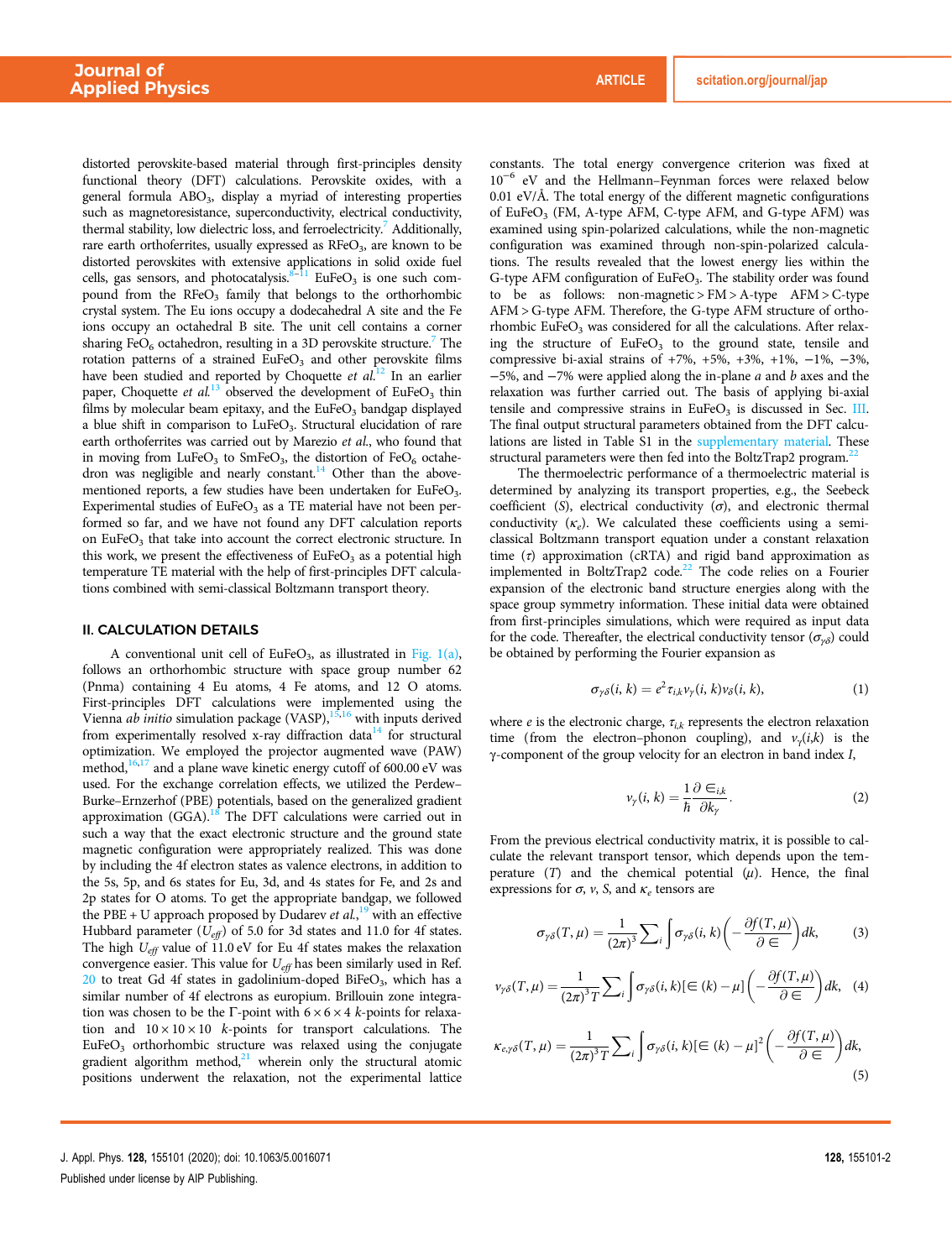

**FIG. 1.** (a) Crystal structure of an orthorhombic EuFeO $_3$  (Eu, rose; Fe, brown; and O, red). (b) Electronic band structure of EuFeO $_3$  under zero strain. (c) Effect of strain on the total energy and bandgap of EuFeO<sub>3</sub>, where the encircled points are direct bandgaps and the rest of the points are indirect bandgaps. The negative percentage values correspond to compressive strain and positive values to tensile strain.

and

$$
S_{ij}(T,\mu) = \sum_{\gamma} (\sigma^{-1})_{\gamma i} \nu_{\gamma j}, \qquad (6)
$$

where *f* represents the Fermi–Dirac distribution function.

### III. RESULTS AND DISCUSSION

#### A. Band structure of EuFeO $_3$

The electronic band structures are presented in Fig. 1(b). The total density of states (DOS) of  $EuFeO<sub>3</sub>$  is presented in Fig. S1 in the supplementary material. The band structures of  $EuFeO<sub>3</sub>$  were calculated within the band path using the SeeK-path software tool. $<sup>2</sup>$ </sup>

Figure 1(c) shows the effect of strain on the relative total energy and bandgap of EuFeO<sub>3</sub>. The encircled points in Fig. 1(c) are direct bandgaps, and the other points are indirect bandgaps. There is an increase in the bandgap as the applied strain moves from tensile to compressive strain. However, there is a threshold value at which a greater compressive strain has no effect in the bandgap. The reason for the increasing bandgap due to the compressive strain can be seen in the band structures of  $EuFeO<sub>3</sub>$  shown in Figs.  $2(a)-2(c)$ . Here, we find that the valence band maximum (VBM) moves downward away from the Fermi level particularly at the Γ and A points, whereas the conduction band minimum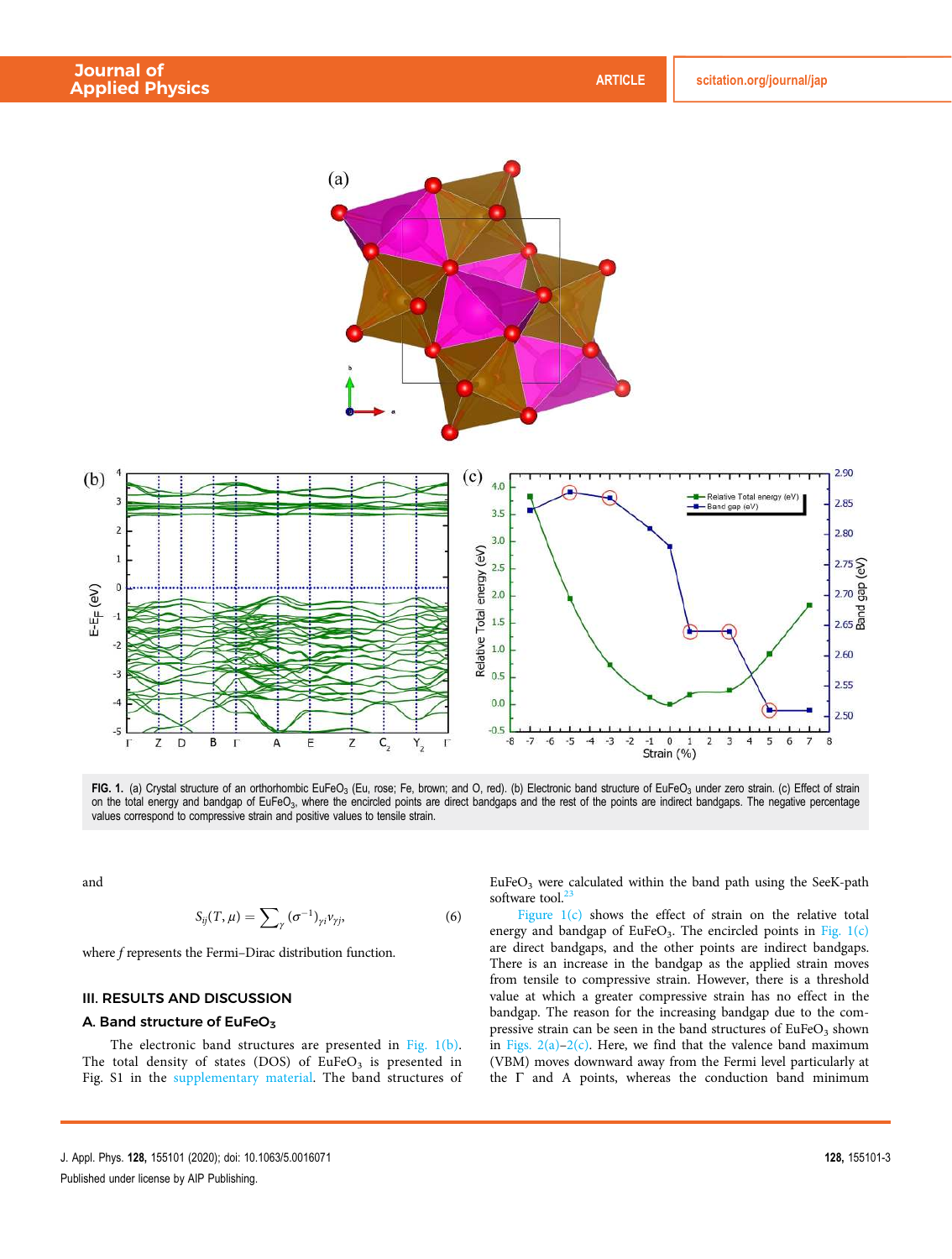

FIG. 2. Magnified view of the electronic band structure of  $EuFeO<sub>3</sub>$  under (a) 3% tensile, (b) zero, and (c) 3% compressive strain.

(CBM) moves upward as we change from 3% tensile to 3% compressive strain. This, in effect, widens the bandgap of the material. At zero strain, a large bandgap of 2.78 eV was calculated, which was close to the experimental value of  $2.5 \text{ eV}$ .<sup>13</sup> Though, it appears that our calculations may have overestimated the bandgap of EuFeO<sub>3</sub>, there have been a few cases, such as in PbSe and  $Bi_2Se_3$ <sup>24</sup> where the PBE approach has overestimated the bandgap. Heyd– Scuseria–Ernzerhof (HSE) calculations could have been used to calculate the accurate bandgap, but this was too computationally expensive for our system. Nevertheless, we have shown that the calculated value for the bandgap using PBE potentials is close to the recently reported bandgap of epitaxial EuFeO<sub>3</sub> thin films in Ref. 13. In addition, it is possible that this overestimation might not be hugely associated with the PBE potentials that deal with a perfect crystal structure. In many cases, the synthesized samples may have some structural/crystal defects (vacancies) that shift the bandgap toward the visible region. From the band structure diagrams in Fig.  $1(b)$ , we find that the valence band of the material displays flatness with some local peaks and troughs. Such a band structure with multi-valley features is referred to as corrugated flat bands as discussed in Ref. 25. In that study, Mori *et al*. reported that the topmost valence band in PtSb<sub>2</sub>, derived from first-principles calculations, is almost entirely from Sb 5p orbitals, it lacks d orbital character, and is therefore non-bonding in nature. Similar cases have been reported, for instance, in Refs. 26 and 27. In our case, the corrugations found in the VBM are brought about by the significant hybridization of Fe and Eu d states with O 2p states. The absence of such a hybridization process is the reason why the CBM is nearly flat, which is primarily attributed to the Eu 4f and Fe 3d states. The existence of such corrugated flatbands in the VBM results in multiple Fermi surface pockets scattered throughout the Brillouin zone.<sup>25</sup> These multiple Fermi pockets arise due to the flat nature of the conduction band and the corrugated flatness of the valence band. The presence of multiple Fermi surfaces with high group velocity gives rise to an enhanced Seebeck coefficient and a high electric conductivity, $25$  which leads to a high power factor. Aside from the extremely flat and corrugated flatbands, a large bandgap further ensures a high Seebeck coefficient.<sup>26</sup> This was similarly observed in Ref. 27, where nitrogenated holey graphene displayed flatbands near the Fermi level and showed a higher bandgap, thereby giving rise to a large Seebeck coefficient. The presence of these features in the band structure, combined with its large bandgap, strongly supports our idea that EuFeO<sub>3</sub> is a promising TE material, with a high Seebeck coefficient and a large electrical conductivity, as shown in the following sections. An enhanced power factor is required for a good thermoelectric material as it can produce more power.

#### B. Thermoelectric properties

The effectivity of a TE material is commonly measured using the figure of merit *ZT*,

$$
ZT = \frac{S^2 \sigma T}{\kappa}.
$$
 (7)

Here, we define the following thermoelectric properties: *S* is the Seebeck coefficient,  $\sigma$  is the electrical conductivity, and  $\kappa$  is the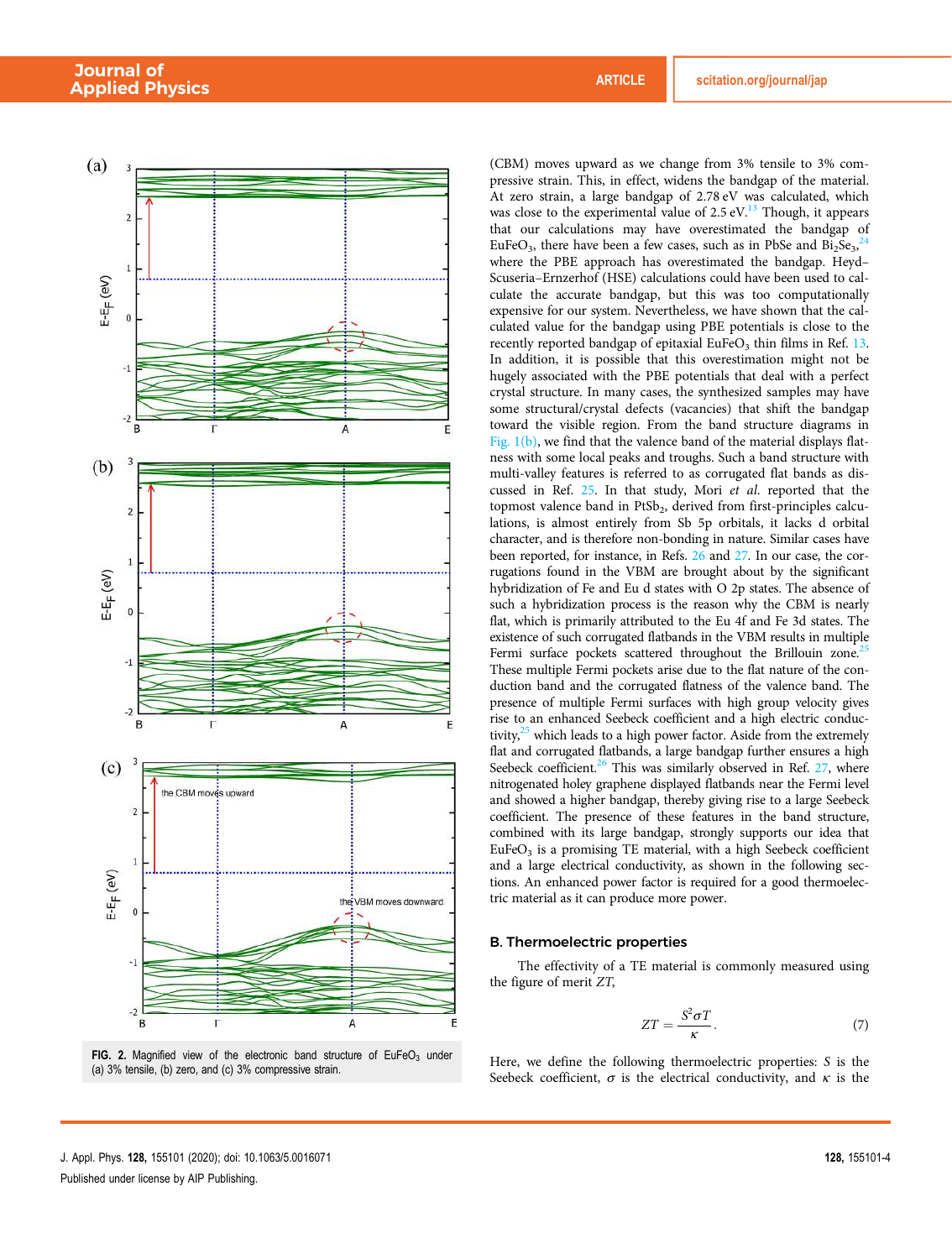total thermal conductivity of the material.  $\kappa$  is further expressed as the sum of the electron  $(\kappa_e)$  and lattice  $(\kappa_l)$  contributions to the thermal conductivity. Recently, TE performance has been measured using another TE quantity, the power factor *PF*, which can be computed directly as

$$
PF = S^2 \sigma. \tag{8}
$$

Thus, we can say that an efficient TE candidate is a material that has a large Seebeck coefficient, a high electrical conductivity, a high power factor, and a sufficiently low thermal conductivity. In this work, we demonstrate the potential TE capability of  $EuFeO<sub>3</sub>$  at high temperatures by highlighting its remarkable TE properties. We begin with its high Seebeck coefficient obtained for  $T \geq 900$  K, as shown in Fig.  $3(a)$ . As seen in this graph, the calculated values of *S* are found to be at least  $800 \mu$ V/K across all given temperatures and strains. Additionally, the calculation is employed using different values of strain, which varies from tensile (+7%, +5%, +3%, +1%) to compressive (−7%, −5%, −3%, −1%). From Fig. 3(a), it can be seen that *S* is greatest across all temperatures when a compressive strain −3% is applied, as indicated by the blue arrows. However, application of tensile strain lowers the Seebeck coefficient. This effect of the strain on the Seebeck coefficient can be described in two modes, which are both traced to the band structure. To illustrate this, we show in Figs.  $2(a)-2(c)$  the band structures of EuFeO<sub>3</sub> under 3% tensile, zero, and 3% compressive strains. First, the presence of compressive strain enhances the corrugations in the VBM and the flatness in the CBM. As can be seen in the band structures, there are more corrugations (local peaks and troughs) in the valence band as we move from tensile toward compressive strain. These enhanced corrugations near the Fermi level, as discussed earlier, induce a greater velocity difference in the carriers, which consequently leads to an improvement in the Seebeck coefficient. Additionally, the increase in *S* due to the 3% compressive strain is brought about by the overlapping of multiple bands in the VBM and the CBM. As discussed earlier, the bandgap of the material increases as the applied strain is altered from tensile to 3% compressive strain, where it reaches its maximum value. This increase in the bandgap can also improve the Seebeck coefficient. In our work, we limit the discussion to the two cases of zero strain and 3% compressive strain. As shown in Fig.  $1(c)$ , the relative total energies of 5% and 7% compressive strains are significantly high compared to that of zero strain. Therefore, we did not consider these strains for comparison. In Figs.  $3(b)$  and  $3(c)$ , we show the effect of doping on *S* for *T* ≥ 900 K under zero and 3% compressive strain, respectively. For a given curve of *S* vs μ−*EF*, the kind of doping in the material can be deduced from the sign of *S*: negative values indicate n-type doping and positive values indicate p-type doping. Through careful inspection, we find that for both strain cases, p-type doping shows slightly higher values of *S* than n-type doping for temperatures above 1000 K. As observed earlier, a larger *S* is achieved for the −3% compressive strain than for the unstrained case. There is no doubt that high *S* is attainable from  $EuFeO<sub>3</sub>$  at high temperatures. Nevertheless, we have discovered that a similar magnitude of *S* can also be obtained, even at relatively low temperatures. We show this in Fig. S2 in the supplementary material. Here, we briefly examine how *S*



FIG. 3. (a) Seebeck coefficients in EuFeO<sub>3</sub> under different values of strains for 900 K  $\leq$  T  $\leq$  1400 K. (b) and (c) Seebeck coefficients with respect to  $\mu$ -E<sub>F</sub> in EuFeO<sub>3</sub> under (b) zero and (c) 3% compressive strains for 900 K  $\leq T \leq$  1400 K.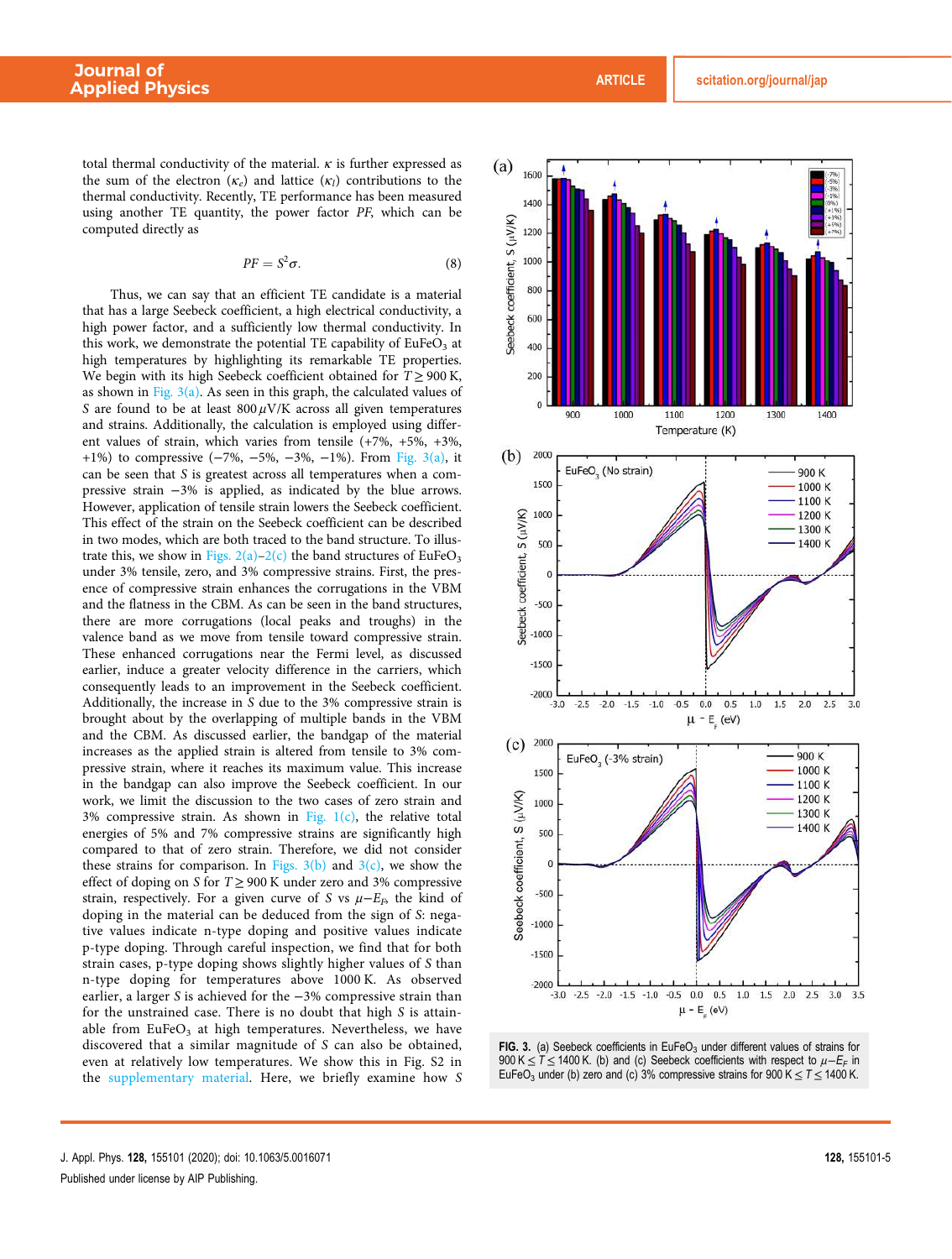changes for  $300 K \leq T \leq 1400 K$  under zero strain. Interestingly, we find that *S* exceeds 1000 μV/K, even for *T* < 900 K. However, a plateau around  $\mu - E_F$  is clearly present where *S* = 0 for the cases where *T* < 900 K. This distinctive feature implies the presence of a wide bandgap in  $EuFeO<sub>3</sub>$  that prevents current flow through the material at temperatures lower than 900 K. Apparently, this plateau vanishes at  $T \ge 900$ , which indicates that electronic excitation becomes easier due to an increase in thermal energy. Therefore, this poses a requirement of thermal activation for the flow of current. Consequently, it is now clear why a larger *S* is obtained in EuFeO<sub>3</sub> for temperatures beyond 900K and which makes it an excellent high temperature TE material.

Another equally important factor in achieving high *ZT* and power factors is the electrical conductivity  $σ$ . In the case of semiconducting materials,  $\sigma$  varies due to the density and dynamics of electrons and holes. Figures  $4(a)$  and  $4(b)$  show the behavior of the electrical conductivity per relaxation time (σ/τ<sub>0</sub>) in EuFeO<sub>3</sub> under zero and 3% compressive strains, respectively. It is demonstrated that the temperature has no significant effect on electrical conductivity, although  $\sigma$  slightly decreases with increasing temperature. Under 3% compressive strain in EuFeO<sub>3</sub>,  $\sigma$  is more pronounced than the unstrained EuFeO<sub>3</sub> at the lower  $\mu - E_F$  region around 1.5 eV. However,  $\sigma$  increases from  $-1.0$  eV to  $-6.0$  eV in both cases. Doping, on the other hand, has a clear effect on  $\sigma$ . As shown in



FIG. 4. (a) and (b) Electrical conductivity per relaxation time  $(\sigma/\tau_0)$  in EuFeO<sub>3</sub> under (a) zero and (b) 3% compressive strains for 900 K  $\leq$  T  $\leq$  1400 K. (c) and (d) Electronic thermal conductivity per relaxation time  $(\kappa_e/r_o)$  in EuFeO<sub>3</sub> under (c) zero and (d) 3% compressive strains for 900 K  $\leq$  T  $\leq$  1400 K.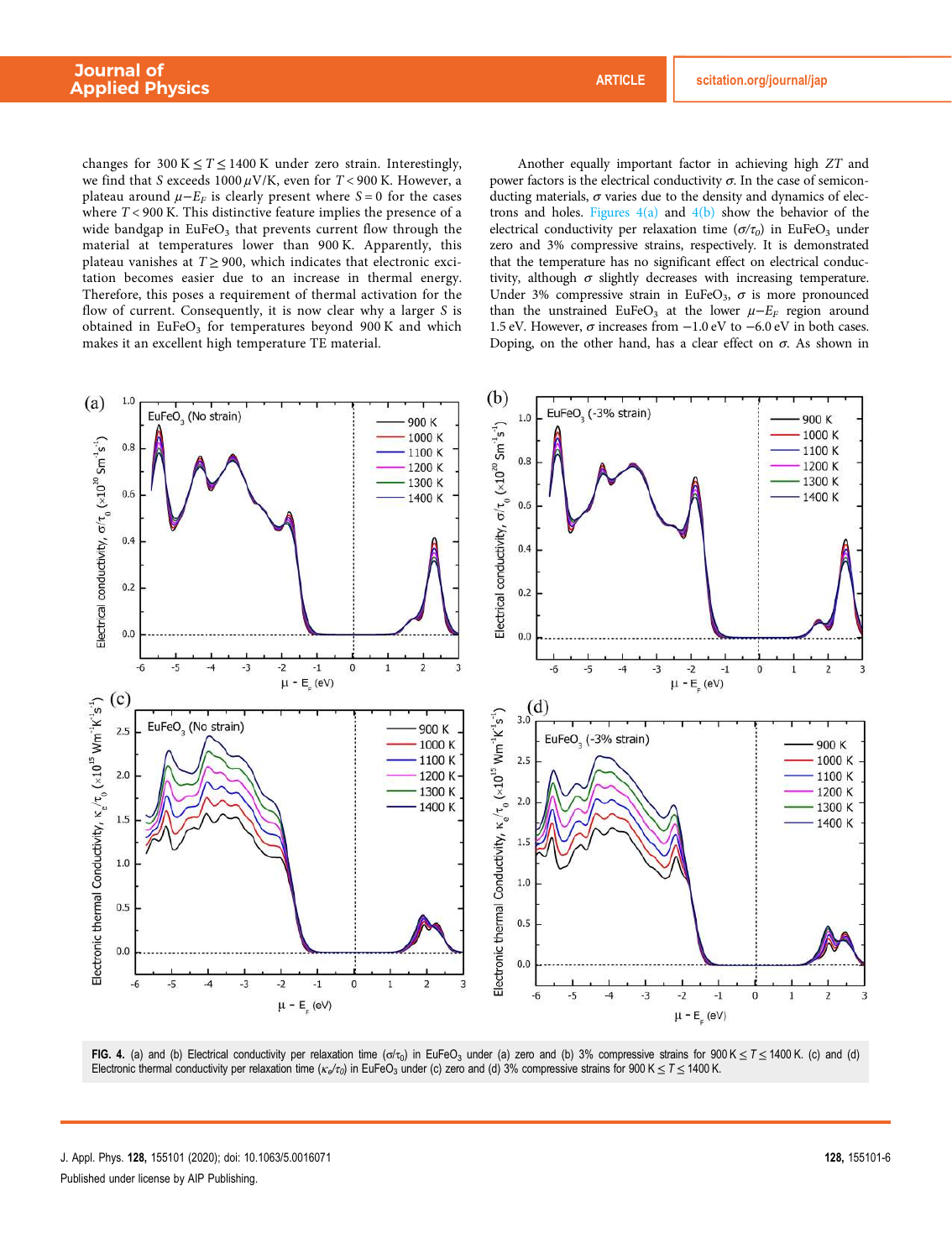|                  | Strain in EuFe $O_3$ |            |            |            |  |  |  |  |
|------------------|----------------------|------------|------------|------------|--|--|--|--|
| $(C_{ij})$ (GPa) | 0                    | $-1\%$     | $-3%$      | $-5%$      |  |  |  |  |
| $C_{11}$         | 286.53293            | 296.07621  | 309.484 03 | 325.20262  |  |  |  |  |
| $C_{12}$         | 128.984 11           | 143.70172  | 174.023 15 | 204.01974  |  |  |  |  |
| $C_{13}$         | 119.705 60           | 129.789.59 | 150.938.64 | 176.35183  |  |  |  |  |
| $C_{22}$         | 268.828 63           | 282.56197  | 305.02691  | 327.88679  |  |  |  |  |
| $C_{23}$         | 125.451 61           | 132.401.52 | 147.400.07 | 167.19735  |  |  |  |  |
| $C_{33}$         | 272.76689            | 285.218.59 | 311.35746  | 341.586.65 |  |  |  |  |
| $C_{44}$         | 109.718.55           | 112.992 99 | 118.63898  | 125.91993  |  |  |  |  |
| $C_{55}$         | 88.194.57            | 92.955 27  | 101.430 15 | 110.964 05 |  |  |  |  |
| $C_{66}$         | 76.844 91            | 84.22246   | 100.90871  | 119.04031  |  |  |  |  |

**TABLE I.** Calculated elastic constants  $(C_{ij})$  required to satisfy the orthorhombic stability conditions of  $EuFeO<sub>3</sub>$  under zero and compressive strains.

Figs.  $4(a)$  and  $4(b)$ , p-type doping shows higher electrical conductivities than n-type doping, particularly at energies near the bandgap.

The third factor essential in achieving large *ZT* is the thermal conductivity  $(\kappa)$  of a material. Related to the flow of heat in the materials, κ is broken down into electronic κ*<sup>e</sup>* and lattice thermal conductivities κ*<sup>l</sup>* . The former is primarily due to conduction electrons, while the latter has its origin from lattice phonon vibrations in the material. For a good TE material, it is expected that the thermal conductivity should be sufficiently low as it is inversely proportional to  $ZT$ . Figures  $4(c)$  and  $4(d)$  show the variation in electronic thermal conductivity ( $\kappa_e/\tau_o$ ) of EuFeO<sub>3</sub> within the temperature range of 900 K to 1400 K under zero and 3% compressive strains, respectively. It is evident that for both cases, κ*<sup>e</sup>* is lower at 900 K. Additionally, we find that as the temperature increases, κ*<sup>e</sup>* also slightly increases. Yet, overall, κ*<sup>e</sup>* does not significantly alter with changes in temperature. We were not able to calculate the lattice contribution to the thermal conductivity, due to the limitation of the Boltztrap2 code that can calculate κ*<sup>e</sup>* only. Nonetheless, we are confident that  $EuFeO<sub>3</sub>$  should have a relatively high thermopower, due to the presence of extremely flat and corrugated flatbands near the Fermi level and the existence of a wide bandgap. A similar case has also been reported in the TE performance of crystalline cinnabar ( $\alpha$ -HgS).<sup>28</sup> If this is so, the increase in the thermopower ultimately contributes to the increase in the high *PF*s. In a higher temperature region, TE materials with high *PF*s would be the right choice rather than looking into the figure of merit (*ZT*). With regard to the lattice thermal conductivity of EuFeO<sub>3</sub>, previous experimental and lattice-statics simulation studies on the  $\kappa_l$  of RFeO<sub>3</sub> materials have shown that it decreases at higher temperatures.<sup>29–31</sup> In our work, we provide the values of  $\kappa_l$  by calculating the theoretical minimum value based on Cahill's method.<sup>32</sup> To estimate this parameter, we first calculated the elastic constants  $(C_{ii})$  and then checked the orthorhombic stability conditions followed by calculating the mechanical and sound/ vibrational properties. The MechElastic code<sup>33</sup> was used for this purpose, and the orthorhombic stability conditions<sup>34</sup> were satisfied for EuFeO<sub>3</sub> under zero and strained conditions. The calculated elastic constants  $(C_{ii})$  and mechanical properties of EuFeO<sub>3</sub> under zero and compressive strains up to 5% are listed in Tables I and II. The omission of calculating these parameters for tensile strains is discussed later in this section. It is clearly perceived that the elastic constants (*Cij*), mechanical properties, sound/vibrational velocities, and the Debye temperature steadily increased with increasing compressive strain. Once these parameters were obtained, the theoretical minimum lattice thermal conductivity

TABLE II. Calculated mechanical properties, vibrational/sound velocities, Debye temperatures, and theoretical minimum lattice thermal conductivities of EuFeO<sub>3</sub> under zero and compressive strains.

|                                              |         | Strain in EuFe $O_3$ |             |            |             |  |
|----------------------------------------------|---------|----------------------|-------------|------------|-------------|--|
|                                              |         | $\mathbf{0}$         | $-1\%$      | $-3\%$     | $-5%$       |  |
| Bulk modulus (GPa)                           | Voigt   | 175.157              | 186.182     | 207.844    | 232.202     |  |
|                                              | Reuss   | 175.048              | 186.013     | 207.628    | 232.053     |  |
|                                              | average | 175.102              | 186.098     | 207.736    | 232.127     |  |
| Shear modulus (GPa)                          | Voigt   | 85.217               | 88.565      | 94.429     | 100.992     |  |
|                                              | Reuss   | 83.338               | 86.528      | 90.827     | 94.117      |  |
|                                              | average | 84.278               | 87.547      | 92.628     | 97.554      |  |
| Young's modulus (GPa)                        | Voigt   | 219.978              | 229.332     | 246.029    | 264.613     |  |
|                                              | Reuss   | 215.772              | 224.738     | 237.805    | 248.724     |  |
|                                              | average | 217.875              | 227.035     | 241.917    | 256.668     |  |
| Poisson ratio                                | Voigt   | 0.291                | 0.295       | 0.303      | 0.310       |  |
|                                              | Reuss   | 0.295                | 0.299       | 0.309      | 0.321       |  |
|                                              | average | 0.293                | 0.297       | 0.306      | 0.316       |  |
| Transverse velocity (m/s)                    |         | 3388.13300           | 3418.653 65 | 3445.44795 | 3462.94981  |  |
| Longitudinal velocity (m/s)                  |         | 6257.52130           | 6358.17145  | 6515.46385 | 6672.631 66 |  |
| Average velocity (m/s)                       |         | 3780.95101           | 3816.95233  | 3851.37937 | 3875.81936  |  |
| Debye temperature (K)                        |         | 497.670 15           | 505.78963   | 517.341 06 | 527.90794   |  |
| Minimum lattice thermal conductivity (W/m K) |         | 1.4762               | 1.4946      | 1.5184     | 1.5402      |  |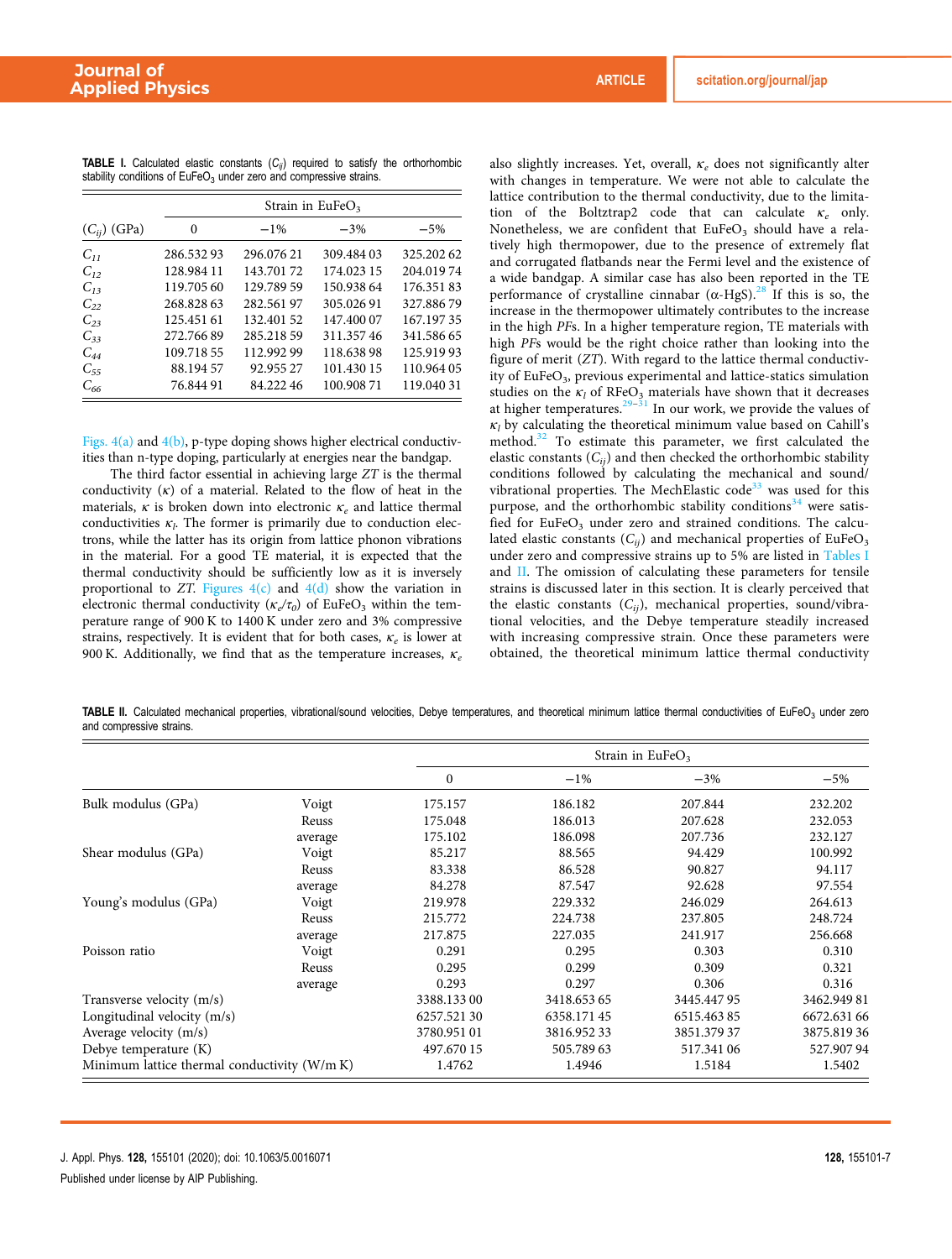(κ*l,min*) was estimated, as given in Table II. The calculated κ*l,min* was very small  $(1.4762 \text{ W m}^{-1} \text{K}^{-1}$  for zero strained EuFeO<sub>3</sub>) and increased with increasing compressive strain. Given this circumstance, rather than thermal conductivity, we then assert that the power factor (*PF*) is more crucial in generating high thermoelectric power for a given *ZT*.

Recently, it has been discovered that enhancing the *PF* is a clever way of increasing the efficiency and the output power generation. $35$  In fact, this approach offers an ingenious technique other than lowering the thermal conductivity. Plots of *PF* per relaxation time  $(S^2 \sigma / \tau_0)$  of EuFeO<sub>3</sub> with respect to  $\mu - E_F$  under zero and 3% compressive strains are shown in Figs.  $5(a)$  and  $5(b)$ , respectively.

The *PF* reaches a maximum at the negative chemical potential  $\mu$ −*E<sub>F</sub>* = ~(−1.4 eV), and so we considered this point of chemical potential as a critical point for high TE performance of EuFeO<sub>3</sub>. For positive chemical potentials such as  $\mu - E_F = +2.04$  eV and  $\mu$ <sup>-*E<sub>F</sub>* = +2.72 eV, although the calculated *PFs* were considerably</sup> high, these values were comparably lower than those obtained for negative chemical potentials. These results confirm that high *PF*s were obtained for p- and n-type doped material, but those obtained for p-type doping were greater. We have therefore chosen to present the thermal and strain dependence of the *PF*s for the case of  $\mu - E_F = \sim (-1.4 \text{ eV})$ , where the maximum *PF* was obtained. Figures 5(c) and 5(d) show how the maxima of *PF* ( $S^2\sigma/\tau_0$ ) at



FIG. 5. (a) and (b) Power factor per relaxation time (S<sup>2</sup>o/ $\tau_0$ ) in EuFeO<sub>3</sub> under (a) zero and (b) 3% compressive strains for 900 K  $\leq$  T  $\leq$  1400 K. (c) and (d) Power factor per relaxation time (S<sup>2</sup>ơ/τ<sub>0</sub>) at μ−E<sub>F</sub> = ∼(−1.4 eV) as a function of temperature for different values of strain in EuFeO<sub>3</sub> along the components (c) xx and (d) yy.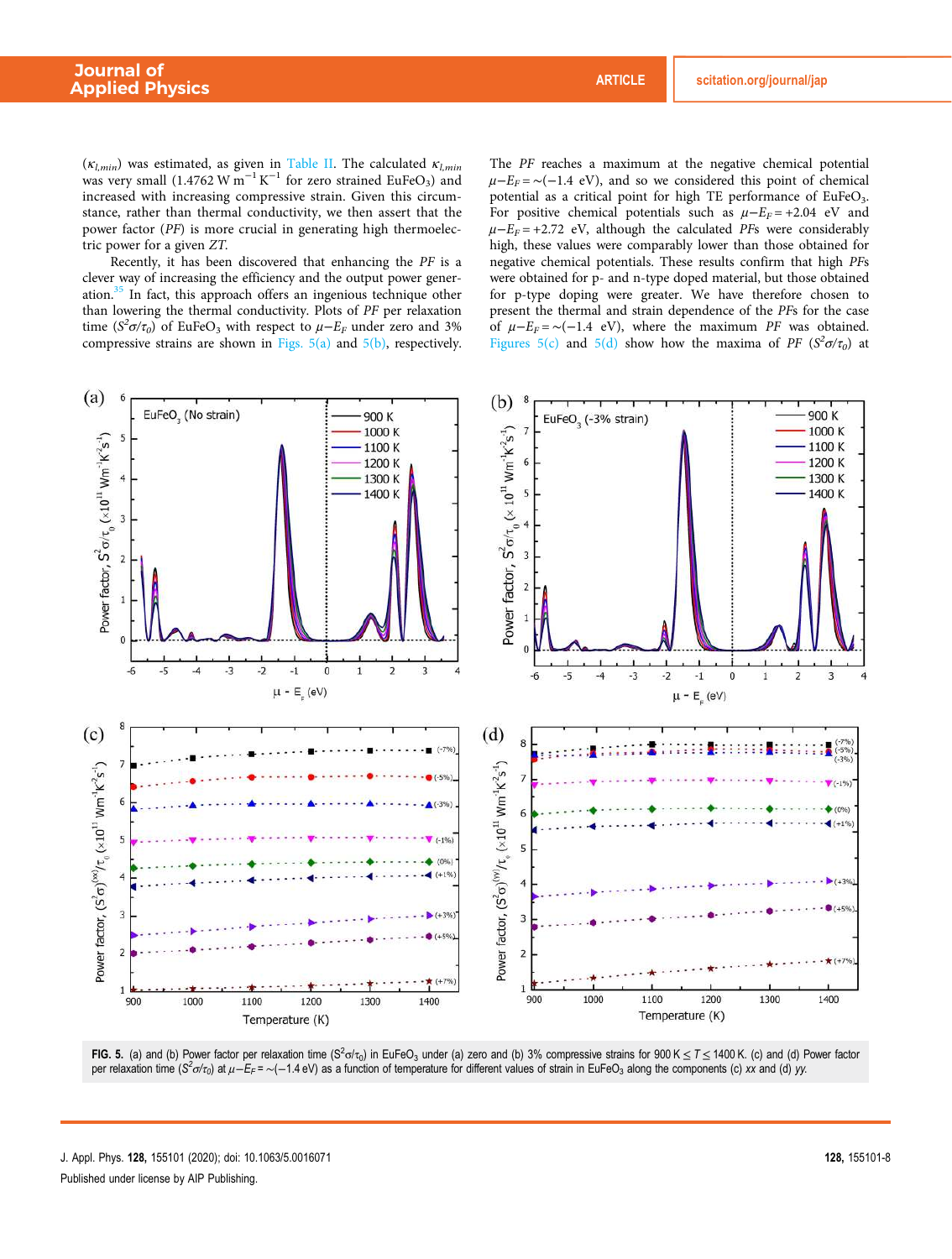$\mu$ −*E<sub>F</sub>* = ~(−1.4 eV) behaves with respect to temperature for different values of strain along the components (*xx* and *yy*). In these figures, we can immediately infer that the *PF*s are anisotropic in behavior along the *xx* and *yy* components. Here, the *PF* component along *yy* shows higher values than the component along *xx*. On the other hand, the component along *zz* shows similar values of *PF* to the component along *xx*; hence, we did not further investigate the application of strain along the c-axis. Note that the *PF*s are larger along the component *yy* than along the component *xx* in all cases of strain. Remarkably, the effect of the bandgap is also reflected in the *PF* variation brought about by the strain. The bandgap increases as we move from tensile strain (positive) to compressive strain (negative), and the *PFs* also significantly increase. EuFeO<sub>3</sub> with a wide bandgap with moderate strain (−3% compressive) turns out to have a better *PF*, which slightly increases with respect to the temperature. The tensile strain shows lower *PF*s than the compressive strain and so we omitted the calculation of elastic constants, mechanical properties, and the theoretical minimum lattice thermal conductivities for the tensile strained  $EuFeO<sub>3</sub>$  configurations. Also, the lattice thermal conductivity difference between tensile and compressive strain is expected to be only a small difference, which could be realized from the difference between the zero and compressive strained EuFeO<sub>3</sub>. Although the power factors for 5% and 7% compressive strains appear to be higher than that of the 3% compressive strain due to larger electrical conductivities with increasing compressive strain, the relative total energies of the former strains are comparatively higher than in the ground state. While considering the overall variations with respect to strain, the compressive strain of  $-3\%$  in EuFeO<sub>3</sub> approaching a limiting wide bandgap value shows the highest Seebeck coefficient values, optimal electrical conductivities, and *PF*s in comparison to zero and other strained conditions in  $EuFeO<sub>3</sub>$ .

#### IV. CONCLUSION

We have found that the presence of corrugated flatbands in the valence band region and the extremely flatbands in the conduction band region in the band structure of  $EuFeO<sub>3</sub>$  reveal its potential as a thermoelectric material in the high temperature region. This is confirmed from the very high Seebeck coefficients and electrical conductivities, low electronic thermal conductivities, and significantly enhanced power factor values calculated in  $EuFeO<sub>3</sub>$ under compressive strain. The theoretical minimum lattice conductivity was estimated at around 1.47–1.54 W m<sup>-1</sup> K<sup>-1</sup>. EuFeO<sub>3</sub> is an experimentally relevant system, and we have predicted that the exceptionally high thermopower and power factors in this wide bandgap semiconducting band structure, with corrugated flat and extremely flatbands arising due to large numbers of unpaired 4f and 3d electrons, could be a breakthrough in the field of high temperature thermoelectric materials.

#### SUPPLEMENTARY MATERIAL

See the supplementary material for some of the relevant thermoelectric properties, structural parameters, and density of states discussed in this work.

#### ACKNOWLEDGMENTS

This research work and the authors Dr. P. Iyyappa Rajan and Dr. Carlos Baldo III were supported by appointments to the Young Scientist Training (YST) Program at the Asia Pacific Center for Theoretical Physics (APCTP) through the Science and Technology Promotion Fund and Lottery Fund of the Korean Government. This work also received additional support from the Korean Local Governments of Gyeongsangbuk-do Province and Pohang City.

#### DATA AVAILABILITY

The data that support the findings of this work are available within the article and the supplementary material.

#### **REFERENCES**

<sup>1</sup>D. M. Rowe, *CRC Handbook of Thermoelectrics* (CRC Press, 1995).

<sup>2</sup>S. Twaha, J. Zhu, Y. Yan, and B. Li, "A comprehensive review of thermoelectric technology: Materials, applications, modelling and performance improvement," Renew. Sust. Energy Rev. 65, 698–726 (2016).

<sup>3</sup>J. W. Fergus, "Oxide materials for high temperature thermoelectric energy conversion," J. Eur. Ceram. Soc. 32, 525–540 (2012).

<sup>4</sup>Y. Yin, B. Tudu, and A. Tiwari, "Recent advances in oxide thermoelectric materials and modules," Vacuum 146, 356–374 (2017).

<sup>5</sup>T. M. Tritt, "Thermoelectric phenomena, materials and applications," Annu. Rev. Mater. Res. 41, 433-448 (2011).

6 Z. Jing, H. Wang, X. Feng, B. Xiao, Y. Ding, K. Wu, and Y. Cheng, "Superior thermoelectric performance of ordered double transition metal MXenes:  $Cr_2TiC_2T_2$  (T = -OH or -F)," J. Phys. Chem. Lett. 10, 5721-5728 (2019).

7 R. Maity, A. P. Sakhya, A. Dutta, and T. P. Sinha, "Effect of Sm doping on the structural, morphological and dielectric properties of EuFeO<sub>3</sub> ceramics," Solid State Sci. 91, 28–35 (2019).

<sup>8</sup>X. Niu, H. Li, and G. Liu, "Preparation, characterization and photocatalytic properties REFeO3 (RE = Sm, Eu, Gd)," J. Mol. Catal. A-Chem. 232, 89–93 (2005).

<sup>9</sup>S. Geller and V. B. Bala, "Crystallographic studies of perovskite-like compounds. II. rare earth alluminates," Acta Crystallogr. 9, 1019–1025 (1956).

<sup>10</sup>G. F. Herrmann, "Magnetic resonances and susceptibility in orthoferrites," Phys. Rev. B 133(5A), A1334–A1344 (1964).

<sup>11</sup>M. Siemons and U. Simon, "High throughput screening of the propylene and ethanol sensing properties of rare-earth orthoferrites and orthochromites," Sens. Actuator B 126(1), 181–186 (2007).

<sup>12</sup>A. K. Choquette, C. R. Smith, R. J. Sichel-Tissot, E. J. Moon, M. D. Scafetta, E. Di Gennaro, F. Miletto Granozio, E. Karapetrova, and S. J. May, "Octahedral rotation patterns in strained  $EuFeO<sub>3</sub>$  and other Pbnm perovskite films: Implications for hybrid improper ferroelectricity," Phys. Rev. B 94, 024105 (2016).

<sup>13</sup>A. K. Choquette, R. Colby, E. J. Moon, C. M. Schlepütz, M. D. Scafetta, D. J. Keavney, and S. J. May, "Synthesis, structure and spectroscopy of epitaxial EuFeO<sub>3</sub> thin films," Cryst. Growth Des. 15, 1105-1111 (2015).

<sup>14</sup>M. Marezio, J. P. Remeika, and P. D. Dernier, "The crystal chemistry of the rare earth orthoferrites," Acta Cryst. B 26, 2008–2022 (1970).

<sup>15</sup>G. Kresse and J. Furthmüller, "Efficient iterative schemes for *ab initio* totalenergy calculations using a plane-wave basis set," J. Phys. Rev. B. 54(16), 11169–11186 (1996).

<sup>16</sup>G. Kresse and D. Joubert, "From ultrasoft pseudopotentials to the projector augmented-wave method," Phys. Rev. B 59(3), 1758–1775 (1999).

<sup>17</sup>P. Blöchl, "Projector augmented-wave method," Phys. Rev. B 50(24), 17953–17979 (1994).

<sup>18</sup>J. Perdew, K. Burke, and M. Ernzerhof, "Generalized gradient approximation made simple," Phys. Rev. Lett. 77(18), 3865–3868 (1996).